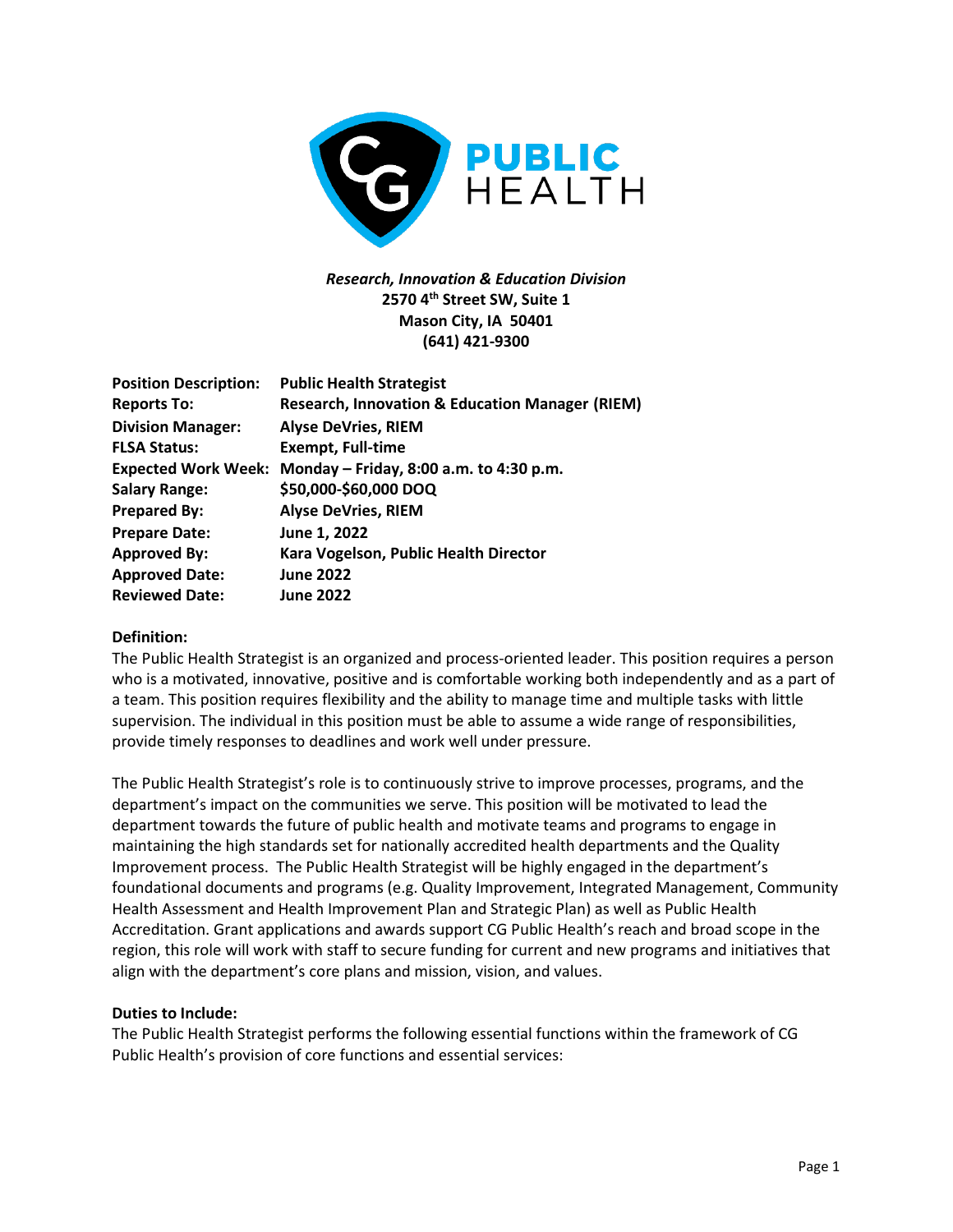# **Responsibilities:**

- **1. Public Health Accreditation Board (PHAB) Accreditation** 
	- Assist in maintaining of public health accreditation through the national Public Health Accreditation Board (PHAB)
	- Develop knowledge and understanding of the PHAB reaccreditation process, PHAB standards, measures and domains
	- Provide insight and guidance to staff on how to interpret PHAB's "Guide to Standards and Measures Interpretation" and use the PHAB "Acronyms and Glossary of Terms"
	- Work with staff to collect applicable documentation
	- Create or assist in creating policies and plans to comply with accreditation
	- Maintain existing e-document file system for documentation and upload to and properly utilize PHAB electronic site
	- Ensure that mid-term and annual accreditation reporting requirements are submitted to PHAB for continued accreditation status
	- Recommend departmental operation changes to align with accreditation initiatives
	- Ensure accreditation standards are upheld department-wide at all times

## **2. Quality Improvement**

- Lead or co-lead quality improvement (QI) work at the Department
- Learn QI tools and methods
- Facilitate QI Council and project meetings
- Provide technical assistance to staff and develop data-based QI projects
- Gather Department-wide data related to outcomes; locate problems that arise with regularity
- Continue to monitor and evaluate development and results of all improved programs and initiatives to determine results; modify as needed
- Lead continuous departmental quality improvement initiatives
- Apply integrated management and QI practices across programs and the organization
- Serve on the Integrated Management Council and participate in the Standard Work program & provide technical assistance to staff

# **3. Grant funding**

- Work with department staff to develop and solidify project and program ideas
- Gain and maintain understanding of formal Requests for Proposals (RFP) and Requests for Applications (RFA) and Notices of Funding Availability (NOFA)
- Prepare, and with work with staff to complete, grant planning documents and tools
- Write grant applications
- Submit and track grant applications
- Research, locate and identify appropriate funding sources for projects/programs that align with departmental priorities established in publications such as, but not limited to the Strategic Plan and Health Improvement Plan along with mandated programs per Iowa Code
- Aid staff members in tracking outcomes
- Assist in grant writing and management annual and new-hire trainings to staff
- Assist staff in setting priorities for grants annually
- Embrace processes, innovation, collaboration, and adaptability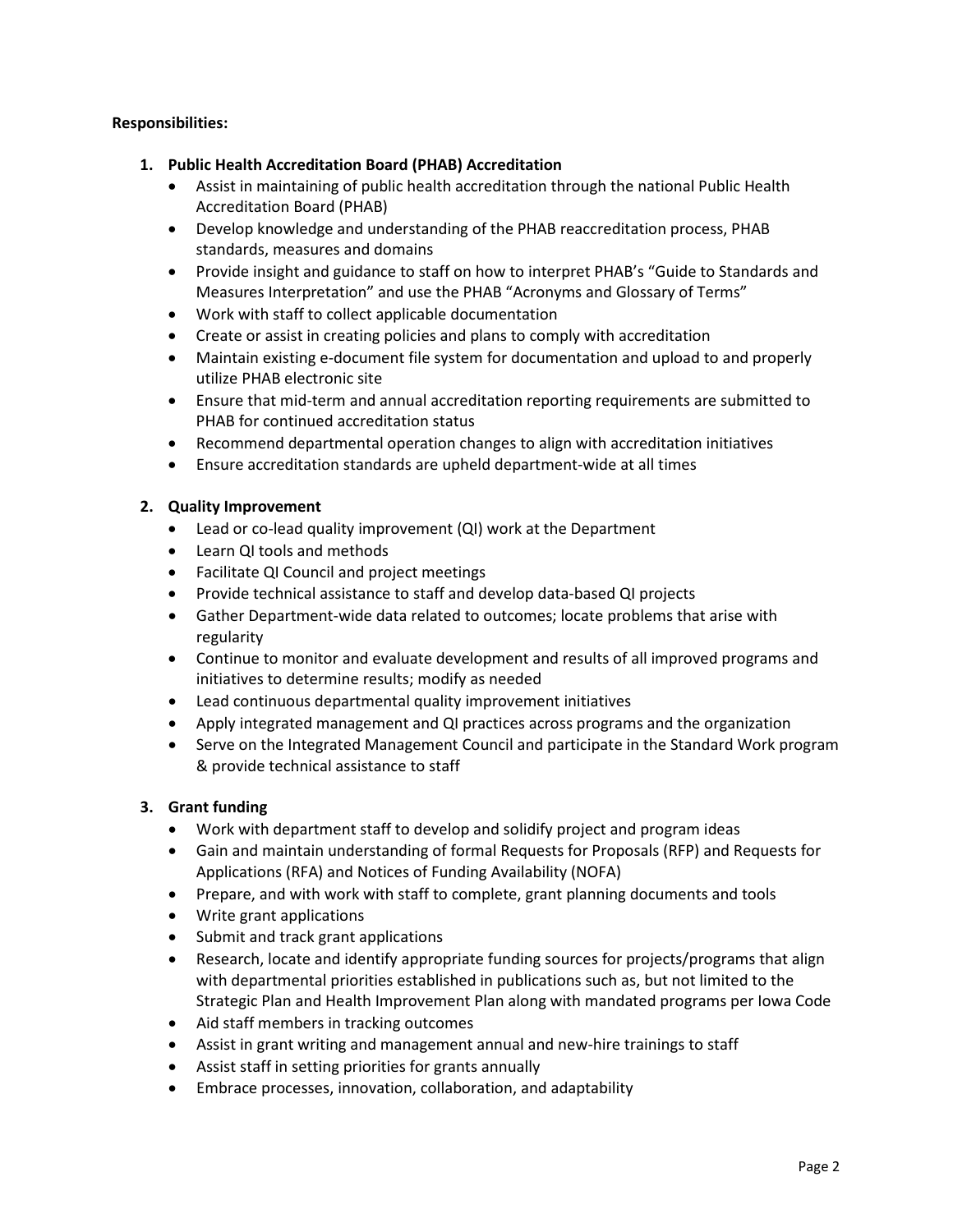- Seek other funding mechanisms beyond grant funding
- Ensure grant writing materials are updated annually (resumes, CVs, biosketches)

## **4. Community Health Assessment and Community Health Improvement Plan**

- Maintain overall knowledge of the Health Department's Community Health Assessment and Community Health Improvement Plan (CHA CHIP).
- Advance knowledge of public health framework for community planning, health equity, social determinants of health and conducting evidence-based needs assessments
- Foster relationships between this Department and other organizations
- Understand complex research; translate into clear and actionable information; regularly relay information to the public
- Participate in Community Health Assessment activities and lead committees when applicable

## **5. Strategic Plan**

- Maintain overall knowledge of the Strategic Planning process
- Maintain knowledge of current Strategic Plan priorities and use to align funding opportunities and departmental and partnership initiatives
- Participate in and lead Strategic Plan teams as appropriate
- Participate fully in an inclusive, welcoming, diverse and creative work environment
- Embrace Strategic Plan values and strategic priorities
- Assist staff in monitoring and tracking Strategic Plan progress
- Assist in development and implementation of the Strategic Plan
- **6. Coordinate/implement programs and services as deemed appropriate by the Research, Innovation & Education Manager.**

## **7. Other duties as assigned.**

- **8. Sustain an effective knowledge of the department's public health preparedness and response plan.** 
	- Review appropriate plans & train for emergency response roles(s).
	- In times of response, fully participate in all assigned roles to respond to health emergencies.
	- Assist with reporting and documenting emergency response activities.
	- Assist with review and timely updates to the All-Hazards Emergency Response Plan.
	- Participates in emergency preparedness trainings and exercises.

## **Education and Experience Required:**

- A Bachelor's Degree from an accredited college or university in a science, health policy, public health, data or organizational development field with three (3) years of professional level experience in group facilitation, funding procurement, program planning, data gathering and analysis, population health, organizational development and/or quality improvement.
- Master's Degree preferred.
- Knowledge of federal and state government in public health work, knowledge of Public Health Accreditation, and experience working on large-scale projects requiring data collection, analysis, report writing, and dissemination preferred.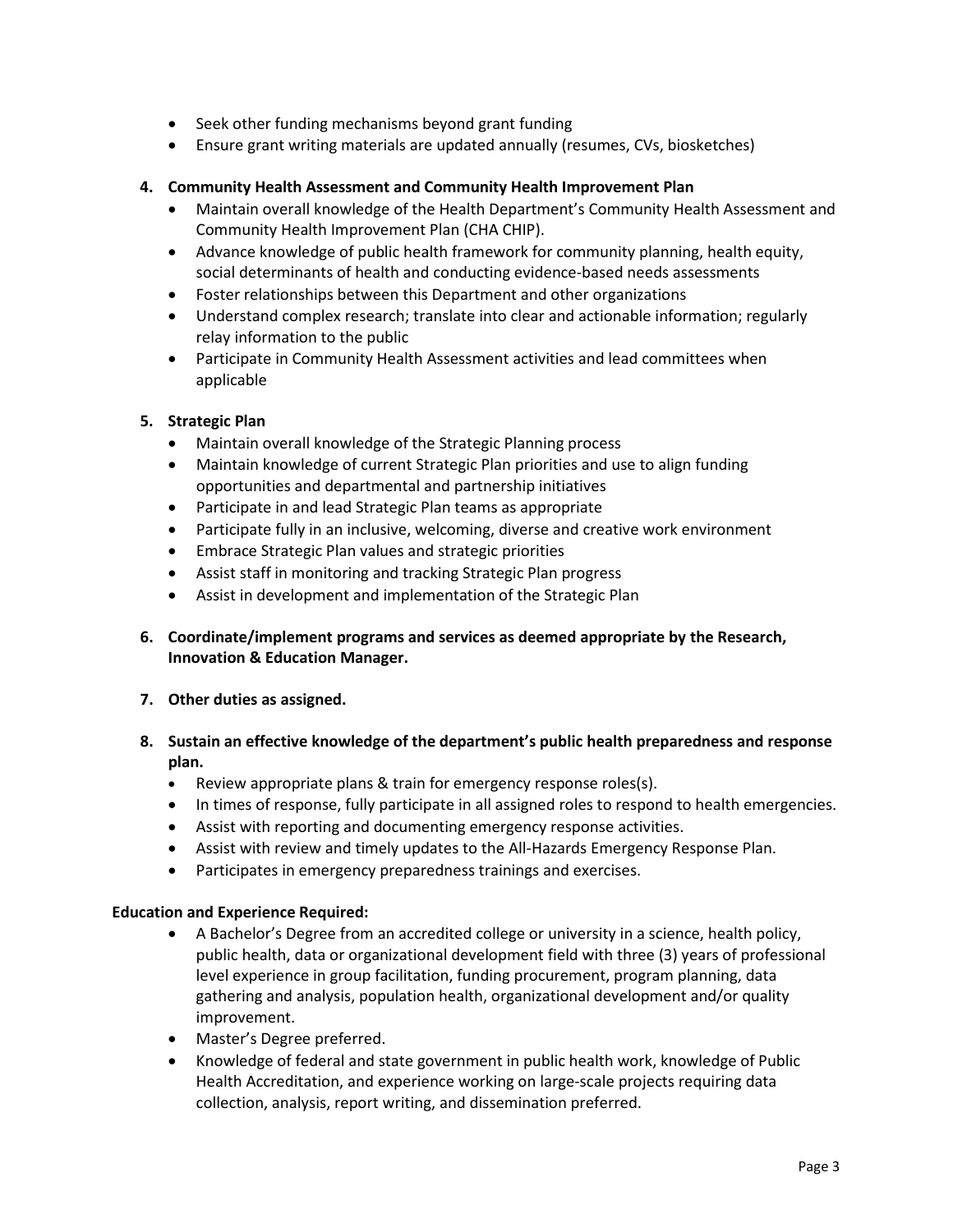Public health core competencies are the central knowledge, skills, and attitudes necessary for the public health workforce to practice effectively and achieve the core functions of public health. *Core competencies required for this position: Communication skills, cultural competency skills, community dimensions of practice skills, analytical/assessment skills, policy development/program planning skills, public health sciences skills, leadership and systems thinking skills.*

## **Public Health Preparedness:**

• Ability to gain knowledge of public health, EMS and hospital preparedness issues. Knowledge of the Incident Command System and National Incident Management System. Must achieve NIMS competency training compliancy. Employee will report to public health for emergency response as requested by the health director.

#### **Training/Continuing Education Requirements:**

- Training and continuing education are highly valued and supported at the CG Public Health. This position will have **a minimum of 32 continuing education credits per year**. Additional requirements may apply based on certifications & licensing available.
- Completion of National Incident Management System's (NIMS) trainings: IS-100, IS-200 & IS-700

#### **Licensure Requirements:**

• None required

#### **Optional Licensure Incentives:**

• Any approved licensure or certification listed per CG Public Health Personnel Manual

#### **Physical Requirements:**

• The job will involve frequent activities that include walking, sitting, and standing. The individual will be required to have corrected 20/20 vision. The individual will be required to have hearing ability not to exceed hearing loss greater than 50 decibels at any frequency.

#### **Special Requirements:**

- Valid Iowa driver's license if driving on county business.
- Ability to obtain automobile insurance if personal vehicle is ever used for county business for which mileage reimbursement would be received. To be reimbursed for mileage, must provide proof of auto insurance in the amounts of 100/300/100.
- Ability to maintain correct ergonomic posture and hand positions and utilize exercises to alleviate possible carpal tunnel syndrome.

#### **Environmental Adaptability:**

• The job will not cause exposure to high-risk environmental exposure unless there is a public health disaster. Possible risks would include exposure to biological agents, fumes, toxic gases, chemicals, radiological agents, explosions and outdoor weather conditions.

*This description is intended to describe the kinds of tasks and levels of work difficulty being performed by people assigned to this classification. The list of responsibilities is not intended to be construed as an exhaustive list of all responsibilities, duties and skills required.*